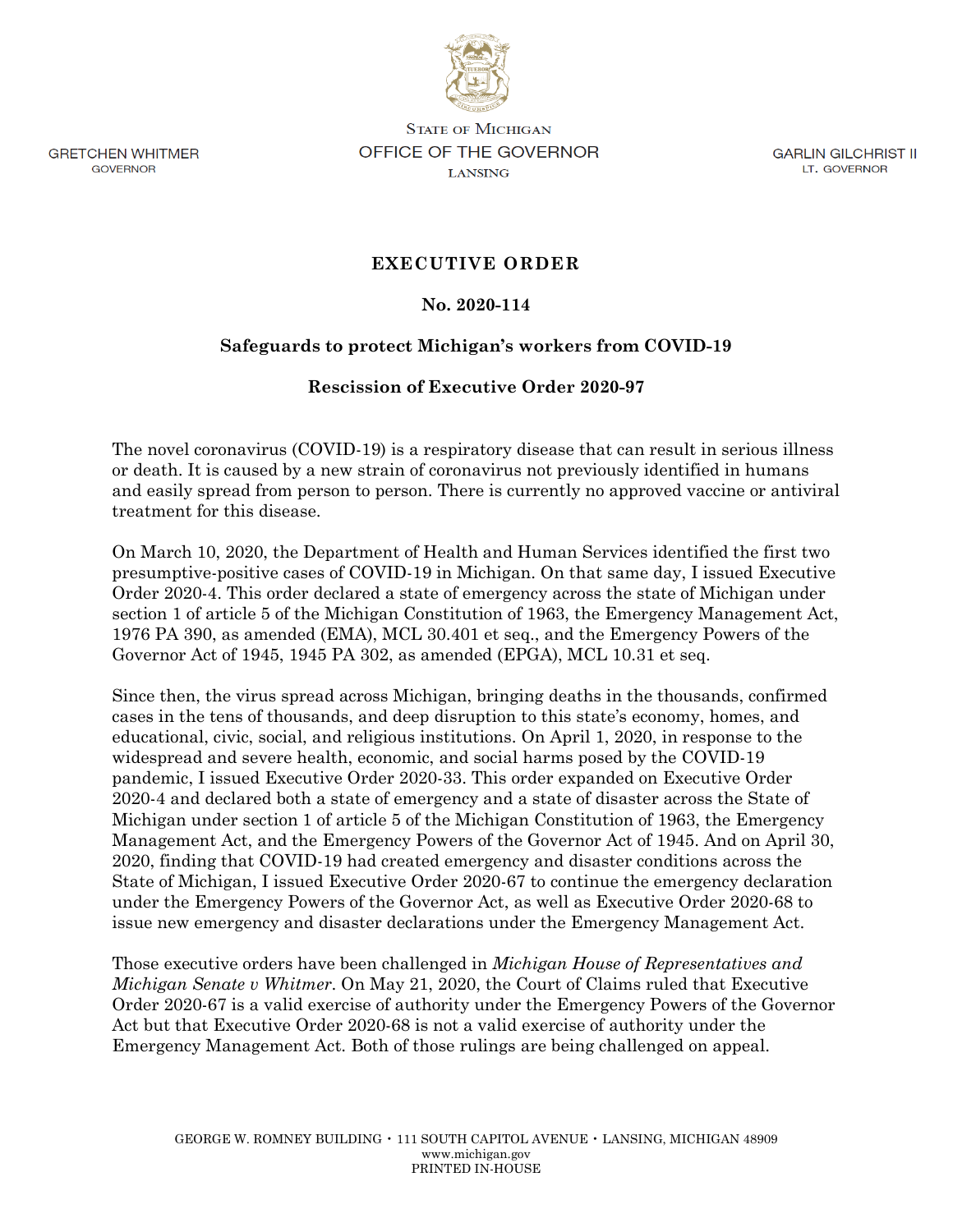On May 22, 2020, I issued Executive Order 2020-99, again finding that the COVID-19 pandemic constitutes a disaster and emergency throughout the State of Michigan. That order constituted a state of emergency declaration under the Emergency Powers of the Governor Act of 1945. And, to the extent the governor may declare a state of emergency and a state of disaster under the Emergency Management Act when emergency and disaster conditions exist yet the legislature has declined to grant an extension request, that order also constituted a state of emergency and state of disaster declaration under that act.

The Emergency Powers of the Governor Act provides a sufficient legal basis for issuing this executive order. In relevant part, it provides that, after declaring a state of emergency, "the governor may promulgate reasonable orders, rules, and regulations as he or she considers necessary to protect life and property or to bring the emergency situation within the affected area under control." MCL 10.31(1).

Nevertheless, subject to the ongoing litigation and the possibility that current rulings may be overturned or otherwise altered on appeal, I also invoke the Emergency Management Act as a basis for executive action to combat the spread of COVID-19 and mitigate the effects of this emergency on the people of Michigan, with the intent to preserve the rights and protections provided by the EMA. The EMA vests the governor with broad powers and duties to "cop[e] with dangers to this state or the people of this state presented by a disaster or emergency," which the governor may implement through "executive orders, proclamations, and directives having the force and effect of law." MCL 30.403(1)–(2). This executive order falls within the scope of those powers and duties, and to the extent the governor may declare a state of emergency and a state of disaster under the Emergency Management Act when emergency and disaster conditions exist yet the legislature has not granted an extension request, they too provide a sufficient legal basis for this order.

To suppress the spread of COVID-19, to prevent the state's health care system from being overwhelmed, to allow time for the production of critical test kits, ventilators, and personal protective equipment, to establish the public health infrastructure necessary to contain the spread of infection, and to avoid needless deaths, it was reasonable and necessary to direct residents to remain at home or in their place of residence to the maximum extent feasible. To that end, on March 23, 2020, I issued Executive Order 2020-21, ordering all people in Michigan to stay home and stay safe. In Executive Orders 2020-42, 2020-59, 2020-70, 2020- 77, 2020-92, and 2020-96, I extended that initial order, modifying its scope as needed and appropriate to match the ever-changing circumstances presented by this pandemic.

The measures put in place by these executive orders have been effective: the number of new confirmed cases each day continues to drop. Although the virus remains aggressive and persistent—on June 4, 2020, Michigan reported 58,241 confirmed cases and 5,595 deaths the strain on our health care system has begun to relent, even as our testing capacity has increased. We are now in the process of gradually resuming in-person work and activities. In so doing, however, we must move with care, patience, and vigilance, recognizing the grave harm that this virus continues to inflict on our state and how quickly our progress in suppressing it can be undone.

In particular, businesses must do their part to protect their employees, their patrons, and their communities. Many businesses have already done so by implementing robust safeguards to prevent viral transmission. But we can and must do more: no one should feel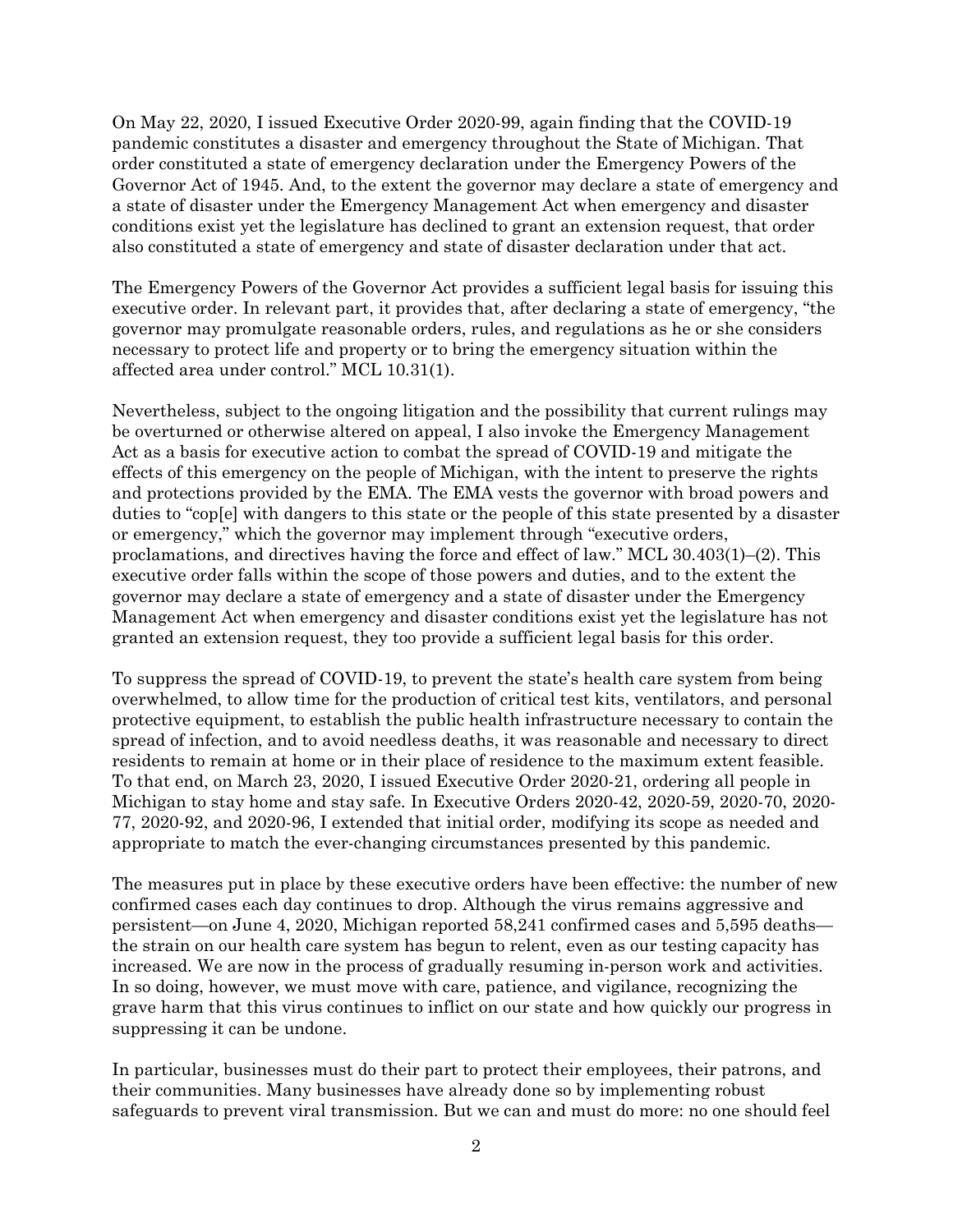unsafe at work. With Executive Orders 2020-91 and 2020-97, I created an enforceable set of workplace standards that apply to all businesses across the state. I am now amending those standards to include new provisions governing in-home services, personal care services, sporting and entertainment venues, and gyms.

Acting under the Michigan Constitution of 1963 and Michigan law, I order the following:

- 1. All businesses or operations that require their employees to leave the homes or residences for work must, at a minimum:
	- (a) Develop a COVID-19 preparedness and response plan, consistent with recommendations in Guidance on Preparing Workplaces for COVID-19, developed by the Occupational Health and Safety Administration ("OSHA") and available here. Within two weeks of resuming in-person activities, a business's or operation's plan must be made readily available to employees, labor unions, and customers, whether via website, internal network, or by hard copy.
	- (b) Designate one or more worksite supervisors to implement, monitor, and report on the COVID-19 control strategies developed under subsection (a). The supervisor must remain on-site at all times when employees are present on site. An on-site employee may be designated to perform the supervisory role.
	- (c) Provide COVID-19 training to employees that covers, at a minimum:
		- (1) Workplace infection-control practices.
		- (2) The proper use of personal protective equipment.
		- (3) Steps the employee must take to notify the business or operation of any symptoms of COVID-19 or a suspected or confirmed diagnosis of COVID-19.
		- (4) How to report unsafe working conditions.
	- (d) Conduct a daily entry self-screening protocol for all employees or contractors entering the workplace, including, at a minimum, a questionnaire covering symptoms and suspected or confirmed exposure to people with possible COVID-19.
	- (e) Keep everyone on the worksite premises at least six feet from one another to the maximum extent possible, including through the use of ground markings, signs, and physical barriers, as appropriate to the worksite.
	- (f) Provide non-medical grade face coverings to their employees, with supplies of N95 masks and surgical masks reserved, for now, for health care professionals, first responders (e.g., police officers, fire fighters, paramedics), and other critical workers.
	- (g) Require face coverings to be worn when employees cannot consistently maintain six feet of separation from other individuals in the workplace, and consider face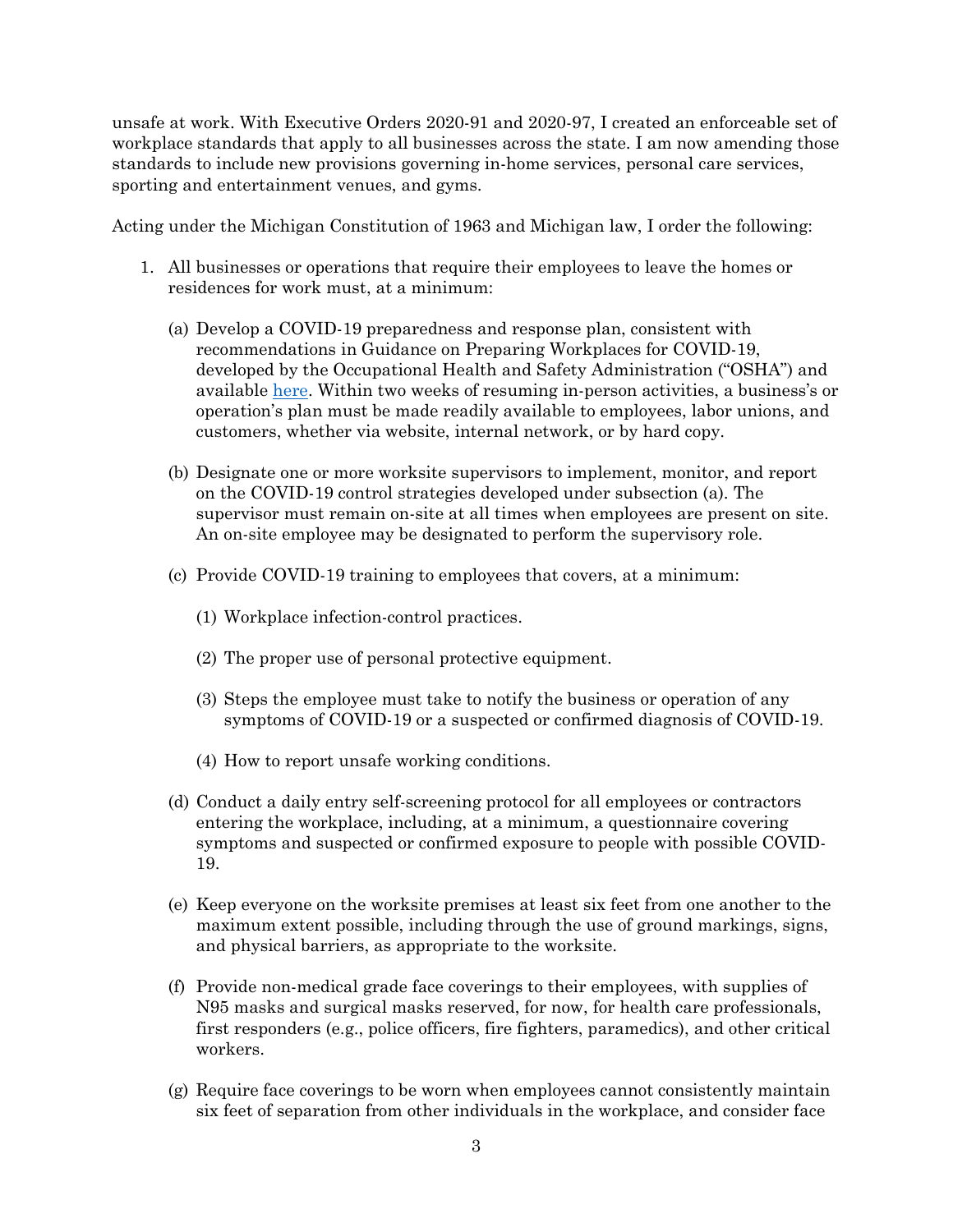shields when employees cannot consistently maintain three feet of separation from other individuals in the workplace.

- (h) Increase facility cleaning and disinfection to limit exposure to COVID-19, especially on high-touch surfaces (e.g., door handles), paying special attention to parts, products, and shared equipment (e.g., tools, machinery, vehicles).
- (i) Adopt protocols to clean and disinfect the facility in the event of a positive COVID-19 case in the workplace.
- (j) Make cleaning supplies available to employees upon entry and at the worksite and provide time for employees to wash hands frequently or to use hand sanitizer.
- (k) When an employee is identified with a confirmed case of COVID-19:
	- (1) Immediately notify the local public health department, and
	- (2) Within 24 hours, notify any co-workers, contractors, or suppliers who may have come into contact with the person with a confirmed case of COVID-19.
- (l) An employer will allow employees with a confirmed or suspected case of COVID-19 to return to the workplace only after they are no longer infectious according to the latest guidelines from the Centers for Disease Control and Prevention ("CDC") and they are released from any quarantine or isolation by the local public health department.
- (m)Follow Executive Order 2020-36, and any executive orders that follow it, that prohibit discharging, disciplining, or otherwise retaliating against employees who stay home or who leave work when they are at particular risk of infecting others with COVID-19.
- (n) Establish a response plan for dealing with a confirmed infection in the workplace, including protocols for sending employees home and for temporary closures of all or part of the workplace to allow for deep cleaning.
- (o) Restrict business-related travel for employees to essential travel only.
- (p) Encourage employees to use personal protective equipment and hand sanitizer on public transportation.
- (q) Promote remote work to the fullest extent possible.
- (r) Adopt any additional infection-control measures that are reasonable in light of the work performed at the worksite and the rate of infection in the surrounding community.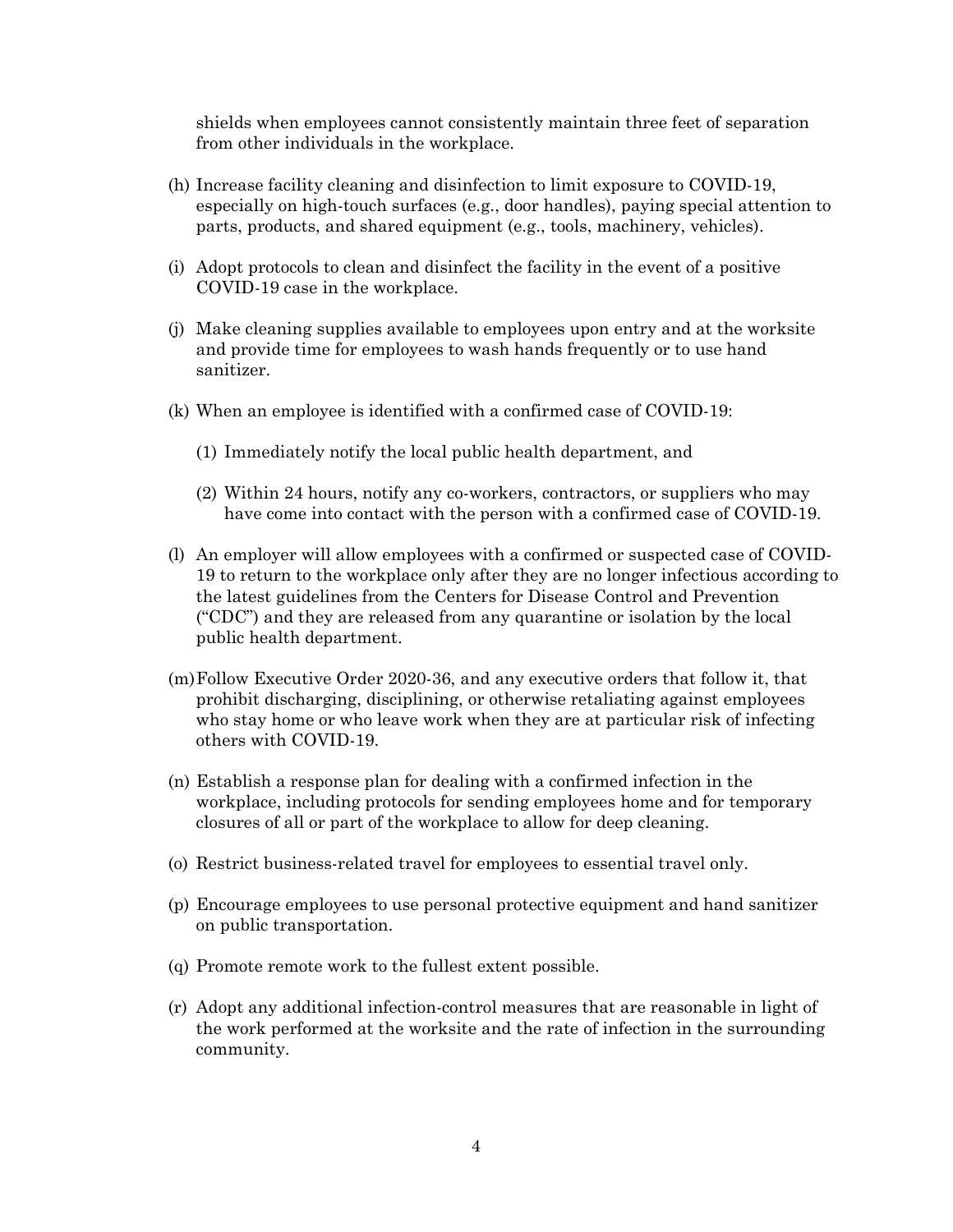- 2. Businesses or operations whose work is primarily and traditionally performed outdoors must:
	- (a) Prohibit gatherings of any size in which people cannot maintain six feet of distance from one another.
	- (b) Limit in-person interaction with clients and patrons to the maximum extent possible, and bar any such interaction in which people cannot maintain six feet of distance from one another.
	- (c) Provide and require the use of personal protective equipment such as gloves, goggles, face shields, and face coverings, as appropriate for the activity being performed.
	- (d) Adopt protocols to limit the sharing of tools and equipment to the maximum extent possible and to ensure frequent and thorough cleaning and disinfection of tools, equipment, and frequently touched surfaces.
- 3. Businesses or operations in the construction industry must:
	- (a) Conduct a daily entry screening protocol for employees, contractors, suppliers, and any other individuals entering a worksite, including a questionnaire covering symptoms and suspected or confirmed exposure to people with possible COVID-19, together with, if possible, a temperature screening.
	- (b) Create dedicated entry point(s) at every worksite, if possible, for daily screening as provided in sub-provision (b) of this section, or in the alternative issue stickers or other indicators to employees to show that they received a screening before entering the worksite that day.
	- (c) Provide instructions for the distribution of personal protective equipment and designate on-site locations for soiled face coverings.
	- (d) Require the use of work gloves where appropriate to prevent skin contact with contaminated surfaces.
	- (e) Identify choke points and high-risk areas where employees must stand near one another (such as hallways, hoists and elevators, break areas, water stations, and buses) and control their access and use (including through physical barriers) so that social distancing is maintained.
	- (f) Ensure there are sufficient hand-washing or hand-sanitizing stations at the worksite to enable easy access by employees.
	- (g) Notify contractors (if a subcontractor) or owners (if a contractor) of any confirmed COVID-19 cases among employees at the worksite.
	- (h) Restrict unnecessary movement between project sites.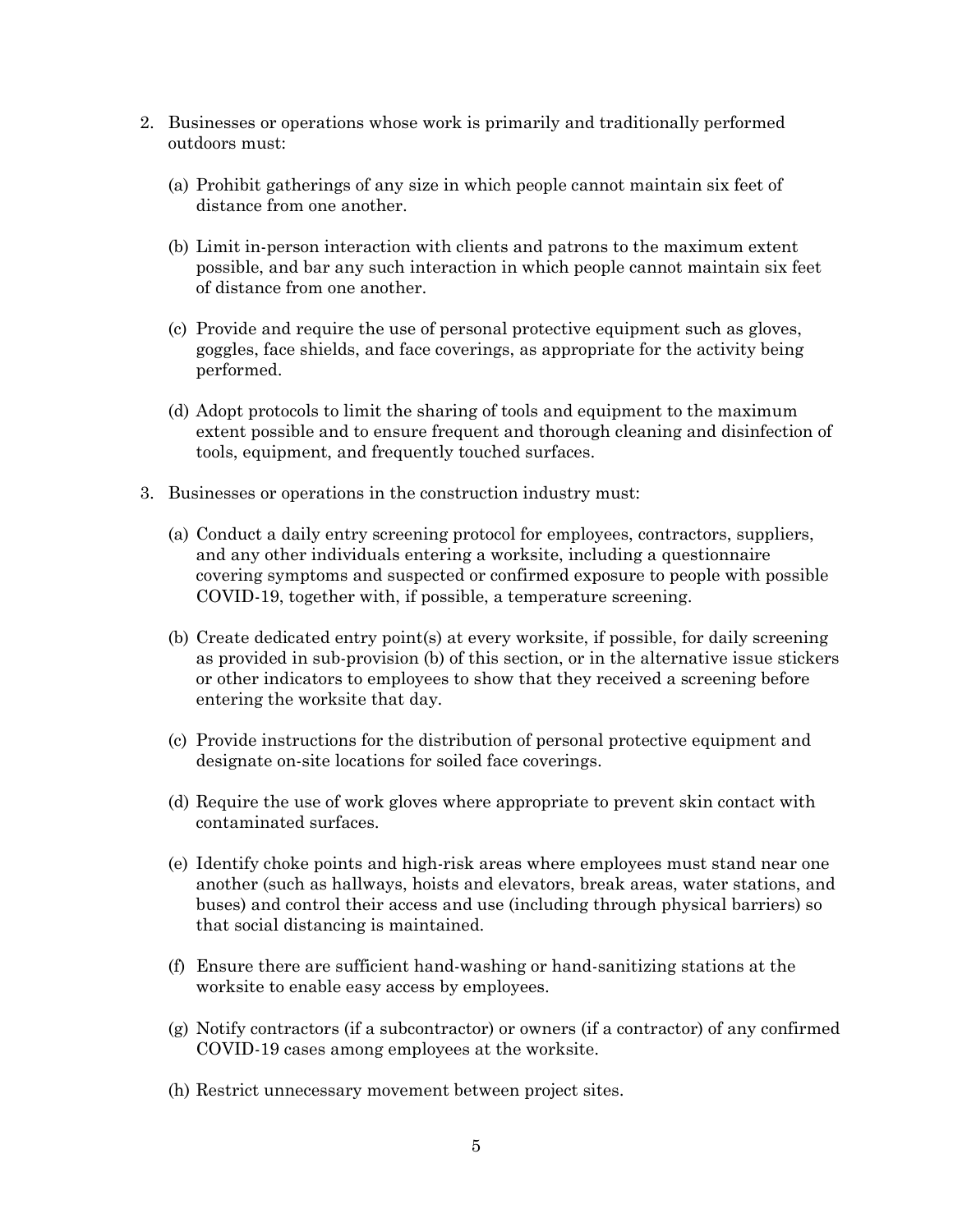- (i) Create protocols for minimizing personal contact upon delivery of materials to the worksite.
- 4. Manufacturing facilities must:
	- (a) Conduct a daily entry screening protocol for employees, contractors, suppliers, and any other individuals entering the facility, including a questionnaire covering symptoms and suspected or confirmed exposure to people with possible COVID-19, together with temperature screening as soon as no-touch thermometers can be obtained.
	- (b) Create dedicated entry point(s) at every facility for daily screening as provided in sub-provision (a) of this section, and ensure physical barriers are in place to prevent anyone from bypassing the screening.
	- (c) Suspend all non-essential in-person visits, including tours.
	- (d) Train employees on, at a minimum:
		- (1) Routes by which the virus causing COVID-19 is transmitted from person to person.
		- (2) Distance that the virus can travel in the air, as well as the time it remains viable in the air and on environmental surfaces.
		- (3) The use of personal protective equipment, including the proper steps for putting it on and taking it off.
	- (e) Reduce congestion in common spaces wherever practicable by, for example, closing salad bars and buffets within cafeterias and kitchens, requiring individuals to sit at least six feet from one another, placing markings on the floor to allow social distancing while standing in line, offering boxed food via delivery or pick-up points, and reducing cash payments.
	- (f) Implement rotational shift schedules where possible (e.g., increasing the number of shifts, alternating days or weeks) to reduce the number of employees in the facility at the same time.
	- (g) Stagger meal and break times, as well as start times at each entrance, where possible.
	- (h) Install temporary physical barriers, where practicable, between work stations and cafeteria tables.
	- (i) Create protocols for minimizing personal contact upon delivery of materials to the facility.
	- (j) Adopt protocols to limit the sharing of tools and equipment to the maximum extent possible.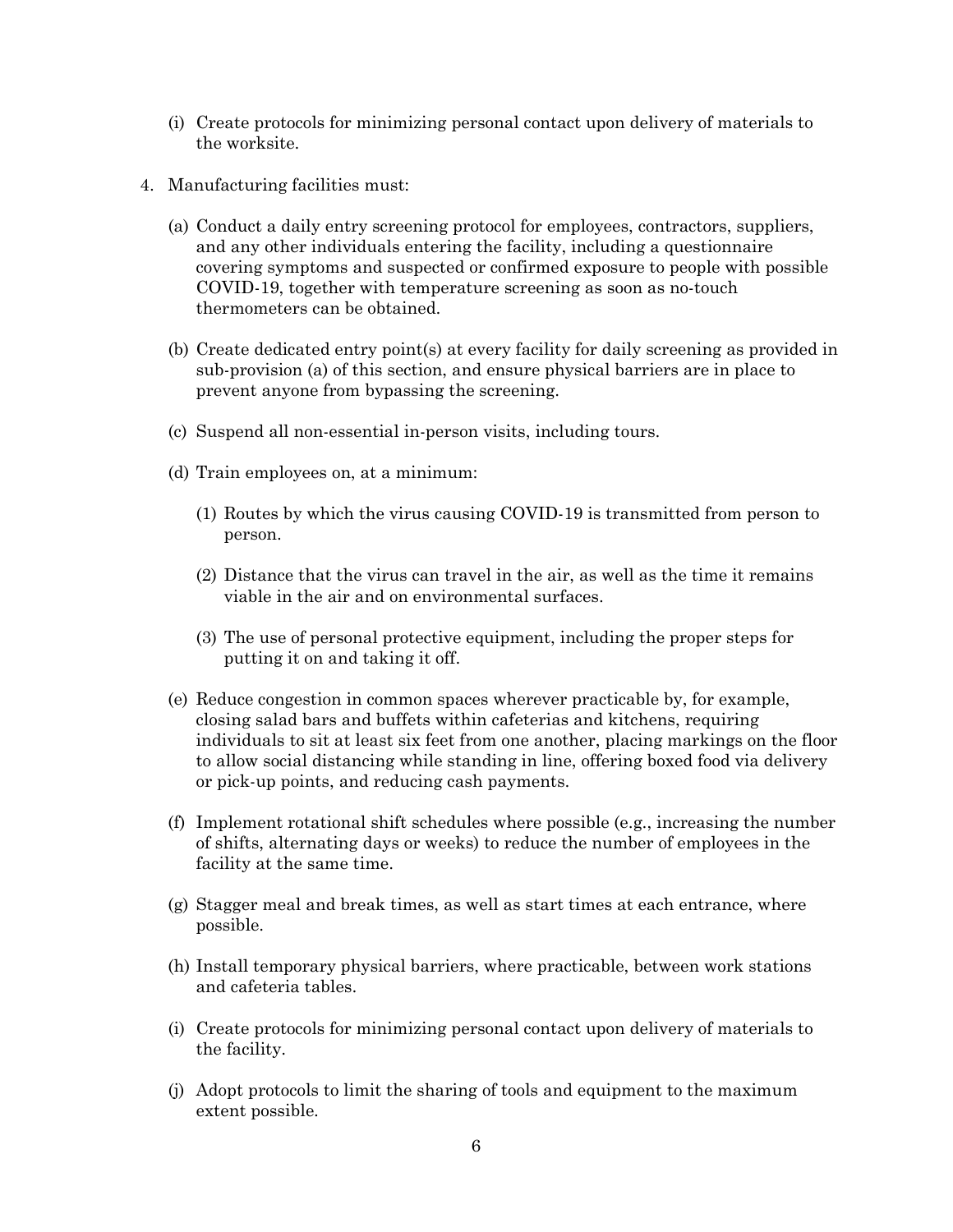- (k) Ensure there are sufficient hand-washing or hand-sanitizing stations at the worksite to enable easy access by employees, and discontinue use of hand dryers.
- (l) Notify plant leaders and potentially exposed individuals upon identification of a positive case of COVID-19 in the facility, as well as maintain a central log for symptomatic employees or employees who received a positive test for COVID-19.
- (m)Send potentially exposed individuals home upon identification of a positive case of COVID-19 in the facility.
- (n) Require employees to self-report to plant leaders as soon as possible after developing symptoms of COVID-19.
- (o) Shut areas of the manufacturing facility for cleaning and disinfection, as necessary, if an employee goes home because he or she is displaying symptoms of COVID-19.
- 5. Research laboratories, but not laboratories that perform diagnostic testing, must:
	- (a) Assign dedicated entry point(s) and/or times into lab buildings.
	- (b) Conduct a daily entry screening protocol for employees, contractors, suppliers, and any other individuals entering a worksite, including a questionnaire covering symptoms and suspected or confirmed exposure to people with possible COVID-19, together with, if possible, a temperature screening.
	- (c) Create protocols and/or checklists as necessary to conform to the facility's COVID-19 preparedness and response plan.
	- (d) Suspend all non-essential in-person visitors (including undergraduate students) until further notice.
	- (e) Establish and implement a plan for distributing face coverings.
	- (f) Limit the number of people per square feet of floor space permitted in a particular laboratory at one time.
	- (g) Close open workspaces, cafeterias, and conference rooms.
	- (h) As necessary, use tape on the floor to demarcate socially distanced workspaces and to create one-way traffic flow.
	- (i) Require all office and dry lab work to be conducted remotely.
	- (j) Minimize the use of shared lab equipment and shared lab tools and create protocols for disinfecting lab equipment and lab tools.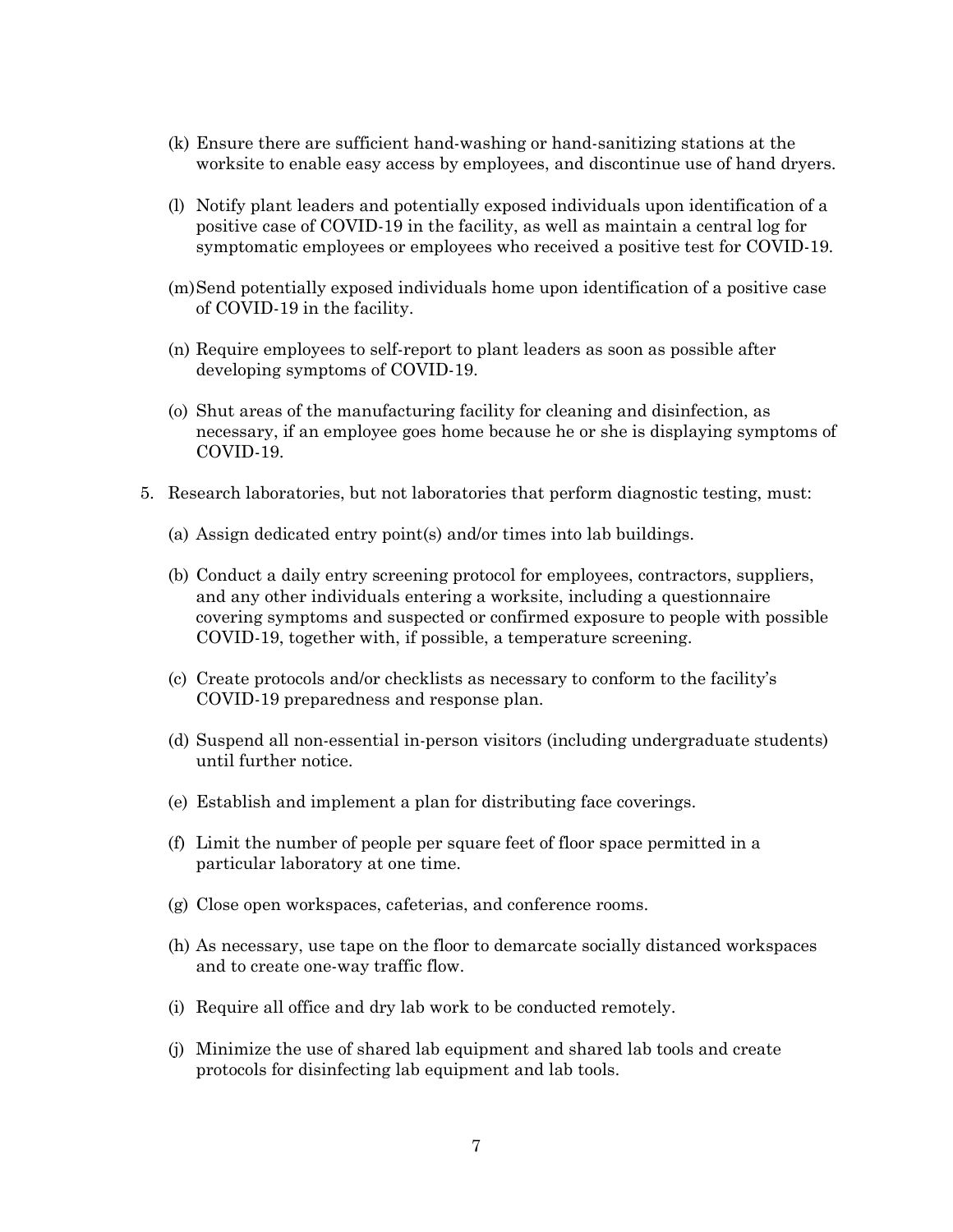- (k) Provide disinfecting supplies and require employees to wipe down their work stations at least twice daily.
- (l) Implement an audit and compliance procedure to ensure that cleaning criteria are followed.
- (m)Establish a clear reporting process for any symptomatic individual or any individual with a confirmed case of COVID-19, including the notification of lab leaders and the maintenance of a central log.
- (n) Clean and disinfect the work site when an employee is sent home with symptoms or with a confirmed case of COVID-19.
- (o) Send any potentially exposed co-workers home if there is a positive case in the facility.
- (p) Restrict all non-essential work travel, including in-person conference events.
- 6. Retail stores that are open for in-store sales, as well as libraries and museums, must:
	- (a) Create communications material for customers (e.g., signs or pamphlets) to inform them of changes to store practices and to explain the precautions the store is taking to prevent infection.
	- (b) Establish lines to regulate entry in accordance with subsection (c) of this section, with markings for patrons to enable them to stand at least six feet apart from one another while waiting. Stores should also explore alternatives to lines, including by allowing customers to wait in their cars for a text message or phone call, to enable social distancing and to accommodate seniors and those with disabilities.
	- (c) Except in Regions 6 and 8, adhere to the following restrictions:
		- (1) For stores of less than 50,000 square feet of customer floor space, must limit the number of people in the store (including employees) to 25% of the total occupancy limits established by the State Fire Marshal or a local fire marshal. Stores of more than 50,000 square feet must:
			- (A) Limit the number of customers in the store at one time (excluding employees) to 4 people per 1,000 square feet of customer floor space.
			- (B) Create at least two hours per week of dedicated shopping time for vulnerable populations, which for purposes of this order are people over 60, pregnant women, and those with chronic conditions, including but not limited to heart disease, diabetes, and lung disease.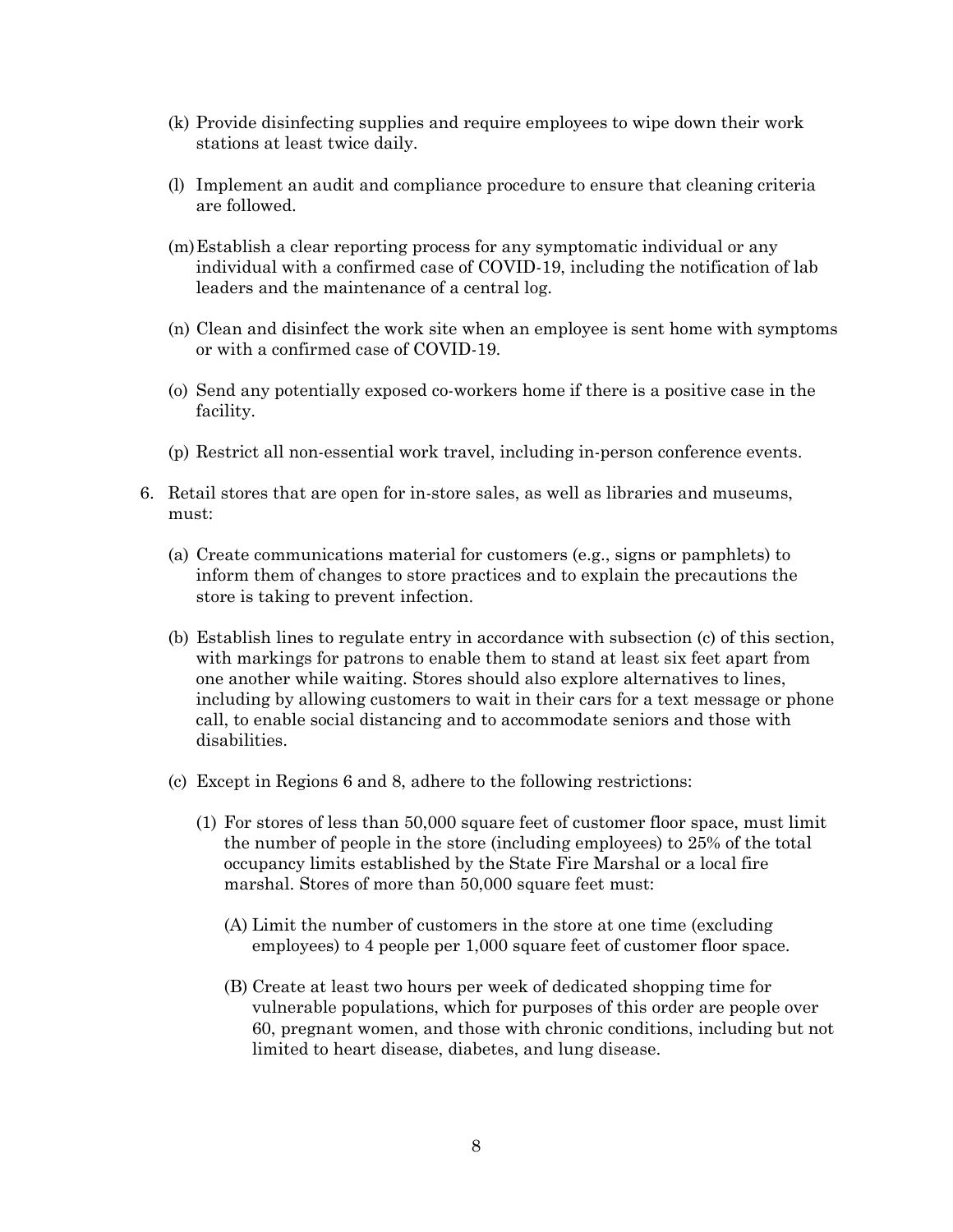- (2) The director of the Department of Health and Human Services is authorized to issue an emergency order varying the capacity limits described in this subsection as necessary to protect the public health.
- (d) Post signs at store entrance(s) instructing customers of their legal obligation to wear a face covering when inside the store.
- (e) Post signs at store entrance(s) informing customers not to enter if they are or have recently been sick.
- (f) Design spaces and store activities in a manner that encourages employees and customers to maintain six feet of distance from one another.
- (g) Install physical barriers at checkout or other service points that require interaction, including plexiglass barriers, tape markers, or tables, as appropriate.
- (h) Establish an enhanced cleaning and sanitizing protocol for high-touch areas like restrooms, credit-card machines, keypads, counters, shopping carts, and other surfaces.
- (i) Train employees on:
	- (1) Appropriate cleaning procedures, including training for cashiers on cleaning between customers.
	- (2) How to manage symptomatic customers upon entry or in the store.
- (j) Notify employees if the employer learns that an individual (including a customer or supplier) with a confirmed case of COVID-19 has visited the store.
- (k) Limit staffing to the minimum number necessary to operate.
- 7. Offices must:
	- (a) Assign dedicated entry point(s) for all employees to reduce congestion at the main entrance.
	- (b) Provide visual indicators of appropriate spacing for employees outside the building in case of congestion.
	- (c) Take steps to reduce entry congestion and to ensure the effectiveness of screening (e.g., by staggering start times, adopting a rotational schedule in only half of employees are in the office at a particular time).
	- (d) Require face coverings in shared spaces, including during in-person meetings and in restrooms and hallways.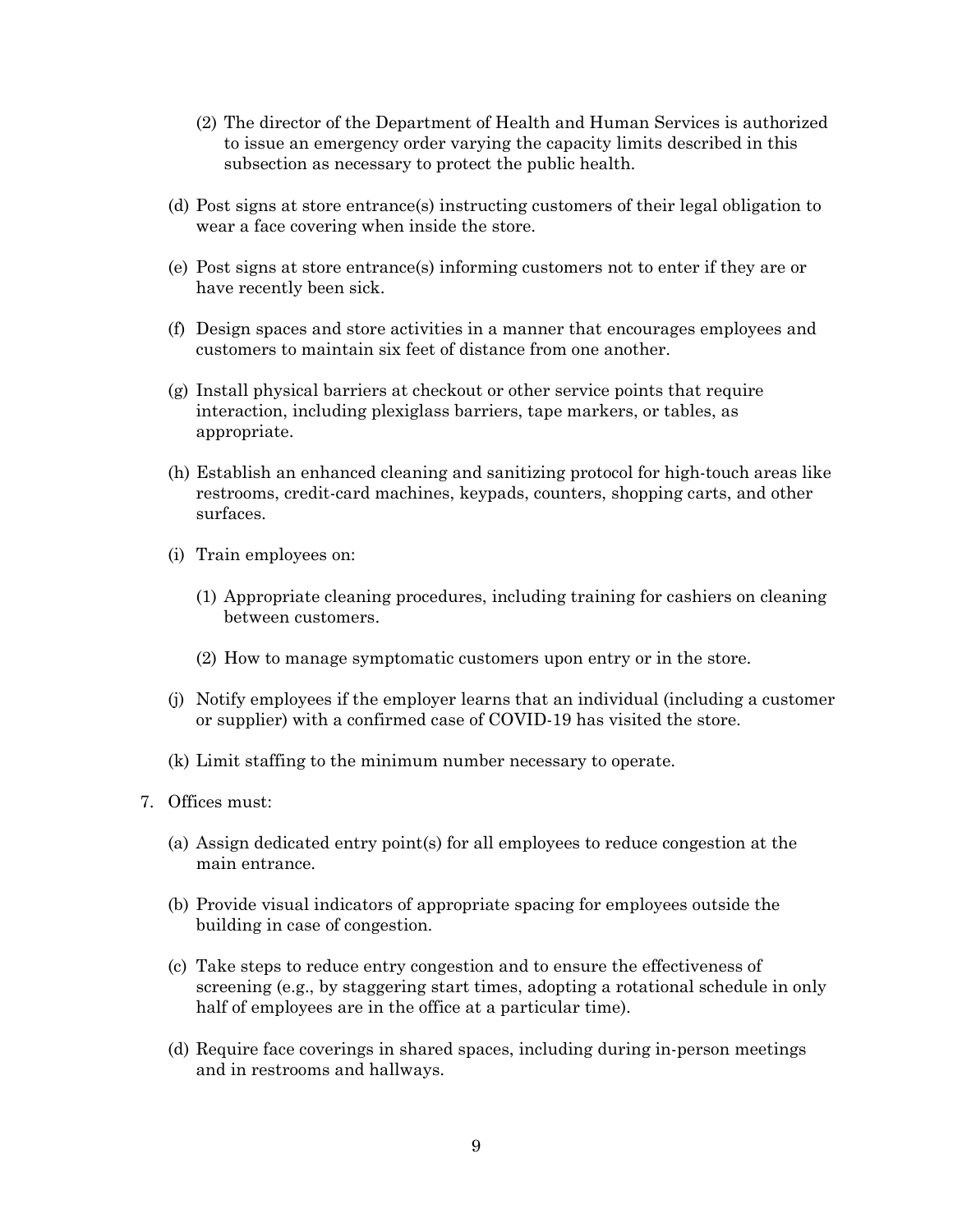- (e) Increase distancing between employees by spreading out workspaces, staggering workspace usage, restricting non-essential common space (e.g., cafeterias), providing visual cues to guide movement and activity (e.g., restricting elevator capacity with markings).
- (f) Prohibit social gatherings and meetings that do not allow for social distancing or that create unnecessary movement through the office. Use virtual meetings whenever possible.
- (g) Provide disinfecting supplies and require employees wipe down their work stations at least twice daily.
- (h) Post signs about the importance of personal hygiene.
- (i) Disinfect high-touch surfaces in offices (e.g., whiteboard markers, restrooms, handles) and minimize shared items when possible (e.g., pens, remotes, whiteboards).
- (j) Institute cleaning and communications protocols when employees are sent home with symptoms.
- (k) Notify employees if the employer learns that an individual (including a customer, supplier, or visitor) with a confirmed case of COVID-19 has visited the office.
- (l) Suspend all nonessential visitors.
- (m)Restrict all non-essential travel, including in-person conference events.
- 8. Restaurants and bars must:
	- (a) Limit capacity to 50% of normal seating.
	- (b) Require six feet of separation between parties or groups at different tables or bar tops (e.g., spread tables out, use every other table, remove or put up chairs or barstools that are not in use).
	- (c) Create communications material for customers (e.g., signs, pamphlets) to inform them of changes to restaurant or bar practices and to explain the precautions that are being taken to prevent infection.
	- (d) Close waiting areas and ask customers to wait in cars for a notification when their table is ready.
	- (e) Close self-serve food or drink options, such as buffets, salad bars, and drink stations.
	- (f) Provide physical guides, such as tape on floors or sidewalks and signage on walls to ensure that customers remain at least six feet apart in any lines.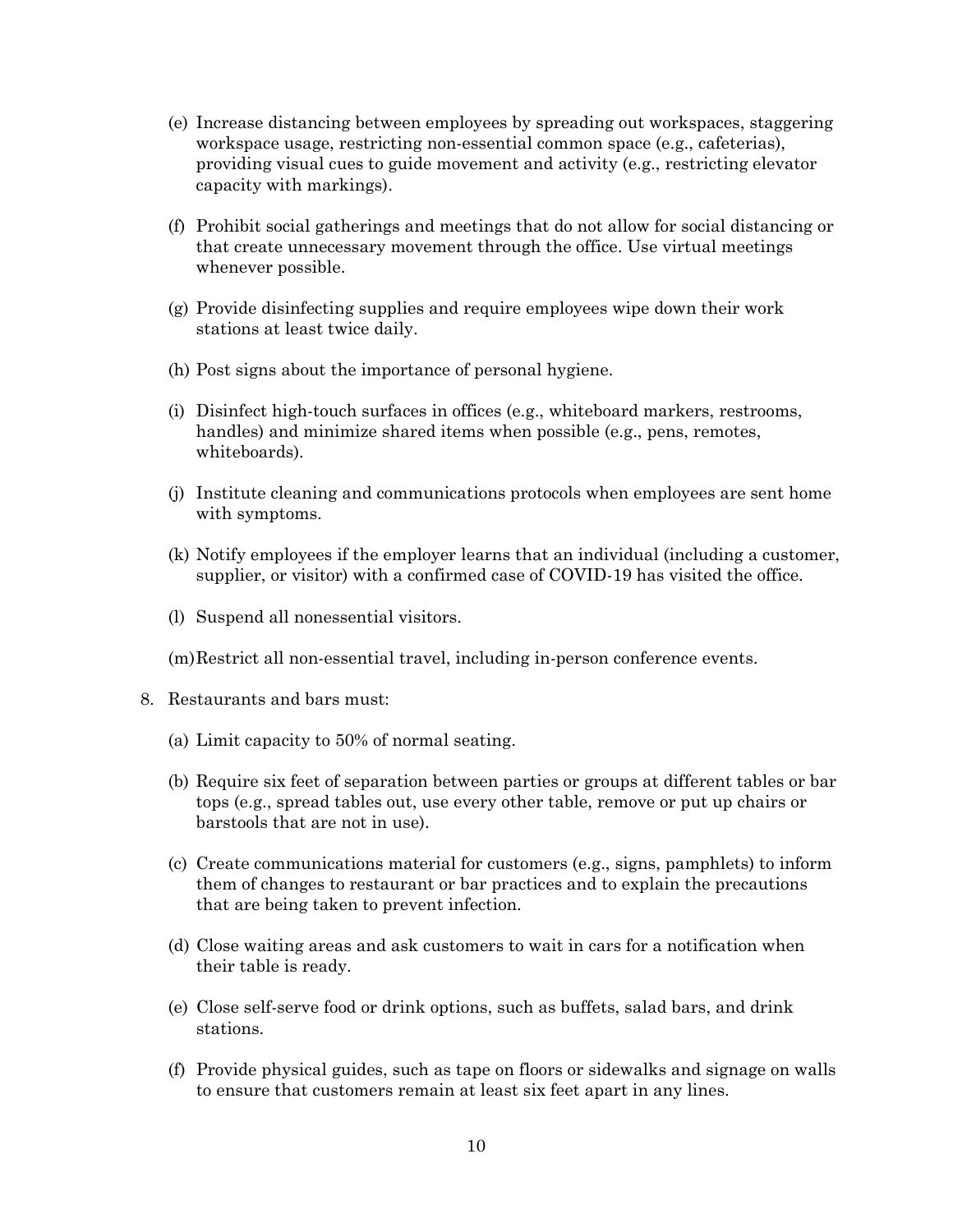- (g) Post sign(s) at store entrance(s) informing customers not to enter if they are or have recently been sick.
- (h) Post sign(s) instructing customers to wear face coverings until they get to their table.
- (i) Require hosts, servers, and staff to wear face coverings in the dining area.
- (j) Require employees to wear face coverings and gloves in the kitchen area when handling food, consistent with guidelines from the Food and Drug Administration ("FDA").
- (k) Limit shared items for customers (e.g., condiments, menus) and clean highcontact areas after each customer (e.g., tables, chairs, menus, payment tools).
- (l) Train employees on:
	- (1) Appropriate use of personal protective equipment in conjunction with food safety guidelines.
	- (2) Food safety health protocols (e.g., cleaning between customers, especially shared condiments).
	- (3) How to manage symptomatic customers upon entry or in the restaurant.
- (m)Notify employees if the employer learns that an individual (including an employee, customer, or supplier) with a confirmed case of COVID-19 has visited the store.
- (n) Close restaurant immediately if an employee shows symptoms of COVID-19, defined as either the new onset of cough or new onset of chest tightness or two of the following: fever (measured or subjective), chills, rigors, myalgia, headache, sore throat, or olfactory/taste disorder(s), and perform a deep clean, consistent with guidance from the FDA and the CDC. Such cleaning may occur overnight.
- (o) Install physical barriers, such as sneeze guards and partitions at cash registers, bars, host stands, and other areas where maintaining physical distance of six feet is difficult.
- (p) To the maximum extent possible, limit the number of employees in shared spaces, including kitchens, host stands, break rooms, and offices, to maintain at least a six-foot distance between employees.
- 9. Outpatient health-care facilities, including clinics, primary care physician offices, or dental offices, and also including veterinary clinics, must:
	- (a) Post signs at entrance(s) instructing patients to wear a face covering when inside.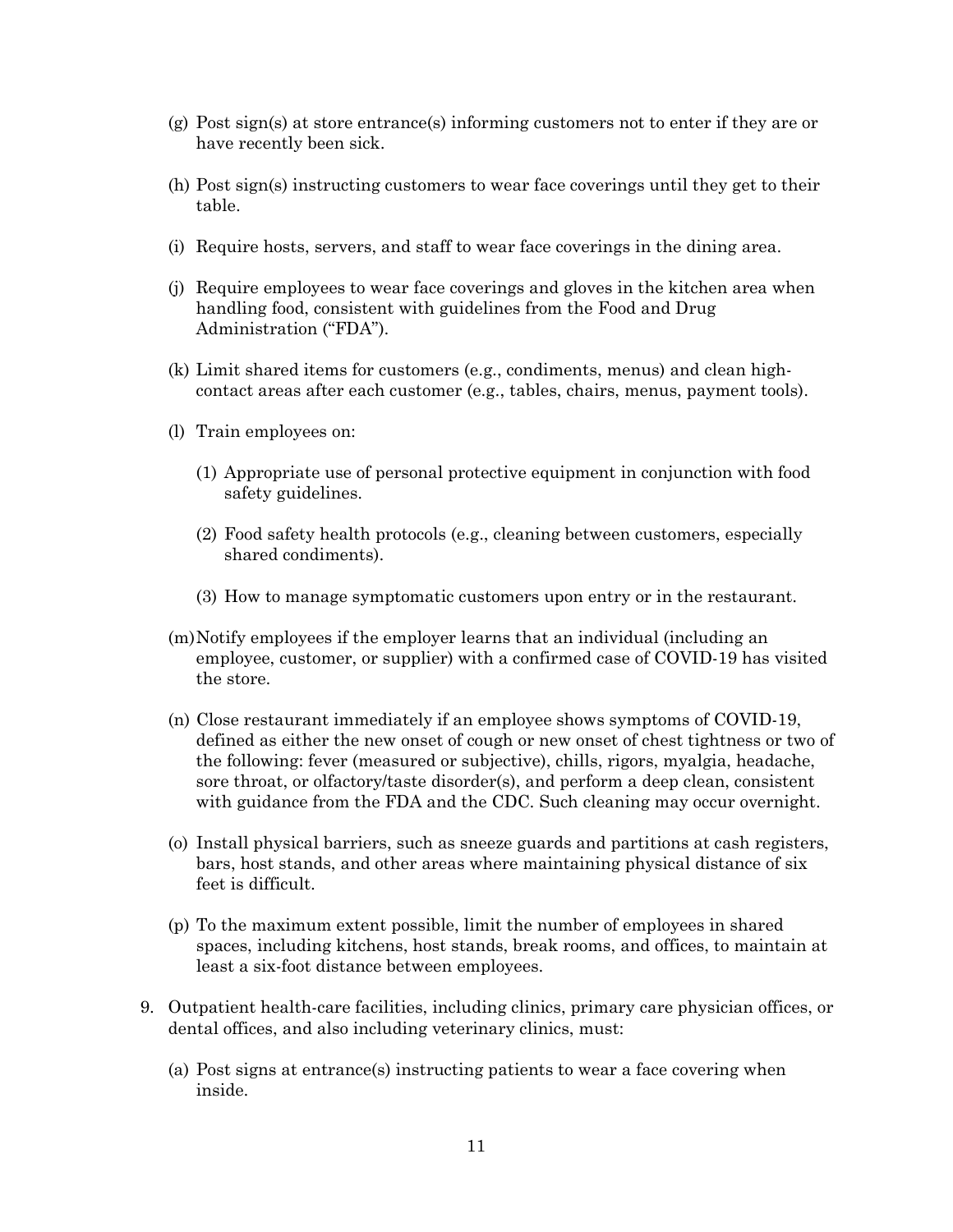- (b) Limit waiting-area occupancy to the number of individuals who can be present while staying six feet away from one another and ask patients, if possible, to wait in cars for their appointment to be called.
- (c) Mark waiting rooms to enable six feet of social distancing (e.g., by placing X's on the ground and/or removing seats in the waiting room).
- (d) Enable contactless sign-in (e.g., sign in on phone app) as soon as practicable.
- (e) Add special hours for highly vulnerable patients, including the elderly and those with chronic conditions.
- (f) Conduct a common screening protocol for all patients, including a temperature check and questions about COVID-19 symptoms.
- (g) Place hand sanitizer and face coverings at patient entrance(s).
- (h) Require employees to make proper use of personal protective equipment in accordance with guidance from the CDC and OSHA.
- (i) Require patients to wear a face covering when in the facility, except as necessary for identification or to facilitate an examination or procedure.
- (j) Install physical barriers at sign-in, temperature screening, or other service points that normally require personal interaction (e.g., plexiglass, cardboard, tables).
- (k) Employ telehealth and telemedicine to the greatest extent possible.
- (l) Limit the number of appointments to maintain social distancing and allow adequate time between appointments for cleaning.
- (m)Employ specialized procedures for patients with high temperatures or respiratory symptoms (e.g., special entrances, having them wait in their car) to avoid exposing other patients in the waiting room.
- (n) Deep clean examination rooms after patients with respiratory symptoms and clean rooms between all patients.
- (o) Establish procedures for building disinfection in accordance with CDC guidance if it is suspected that an employee or patient has COVID-19 or if there is a confirmed case.
- 10. All businesses or operations that provide in-home services, including cleaners, repair persons, painters, and the like, must:
	- (a) Require their employees (or, if a sole-owned business, the business owner) to perform a daily health screening prior to going to the job site.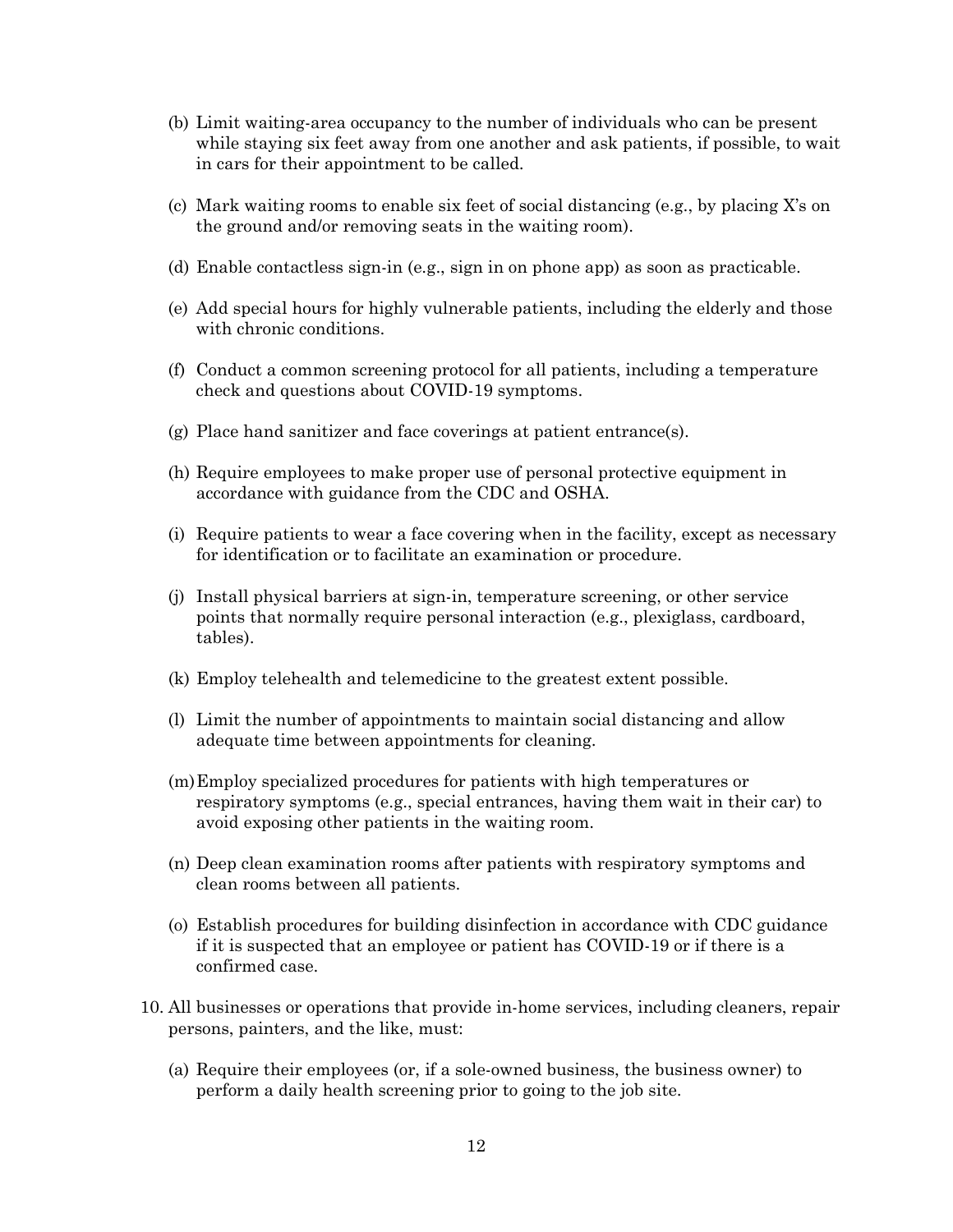- (b) Maintain accurate appointment record, including date and time of service, name of client, and contact information, to aid with contact tracing.
- (c) Limit direct interaction with customers by using electronic means of communication whenever possible.
- (d) Prior to entering the home, inquire with the customer whether anyone in the household has been diagnosed with COVID-19, is experiencing symptoms of COVID-19, or has had close contact with someone who has been diagnosed with COVID-19. If so, the business or operation must reschedule for a different time.
- (e) Limit the number of employees inside a home to the minimum number necessary to perform the work in a timely fashion.
- (f) Gloves should be worn when practical and disposed of in accordance with guidance from the CDC.
- 11. All businesses or operations that provide barbering, cosmetology services, body art services (including tattooing and body piercing), tanning services, massage services, or similar personal-care services must:
	- (a) Maintain accurate appointment and walk-in records, including date and time of service, name of client, and contact information, to aid with contact tracing.
	- (b) Post sign(s) at store entrance(s) informing customers not to enter if they are or have recently been sick.
	- (c) Restrict entry to customers, to a caregiver of those customers, or to the minor dependents of those customers.
	- (d) Require in-use workstations to be separated by at least six feet from one another and, if feasible, separate workstations with physical barriers (e.g., plexiglass, strip curtains).
	- (e) Limit waiting-area occupancy to the number of individuals who can be present while staying six feet away from one another and ask customers, if possible, to wait in cars for their appointment to be called.
	- (f) Discontinue all self-service refreshments.
	- (g) Discard magazines in waiting areas and other nonessential, shared items that cannot be disinfected.
	- (h) Mark waiting areas to enable six feet of social distancing (e.g., by placing X's on the ground and/or removing seats in the waiting room).
	- (i) Require employees to make proper use of personal protective equipment in accordance with guidance from the CDC and OSHA.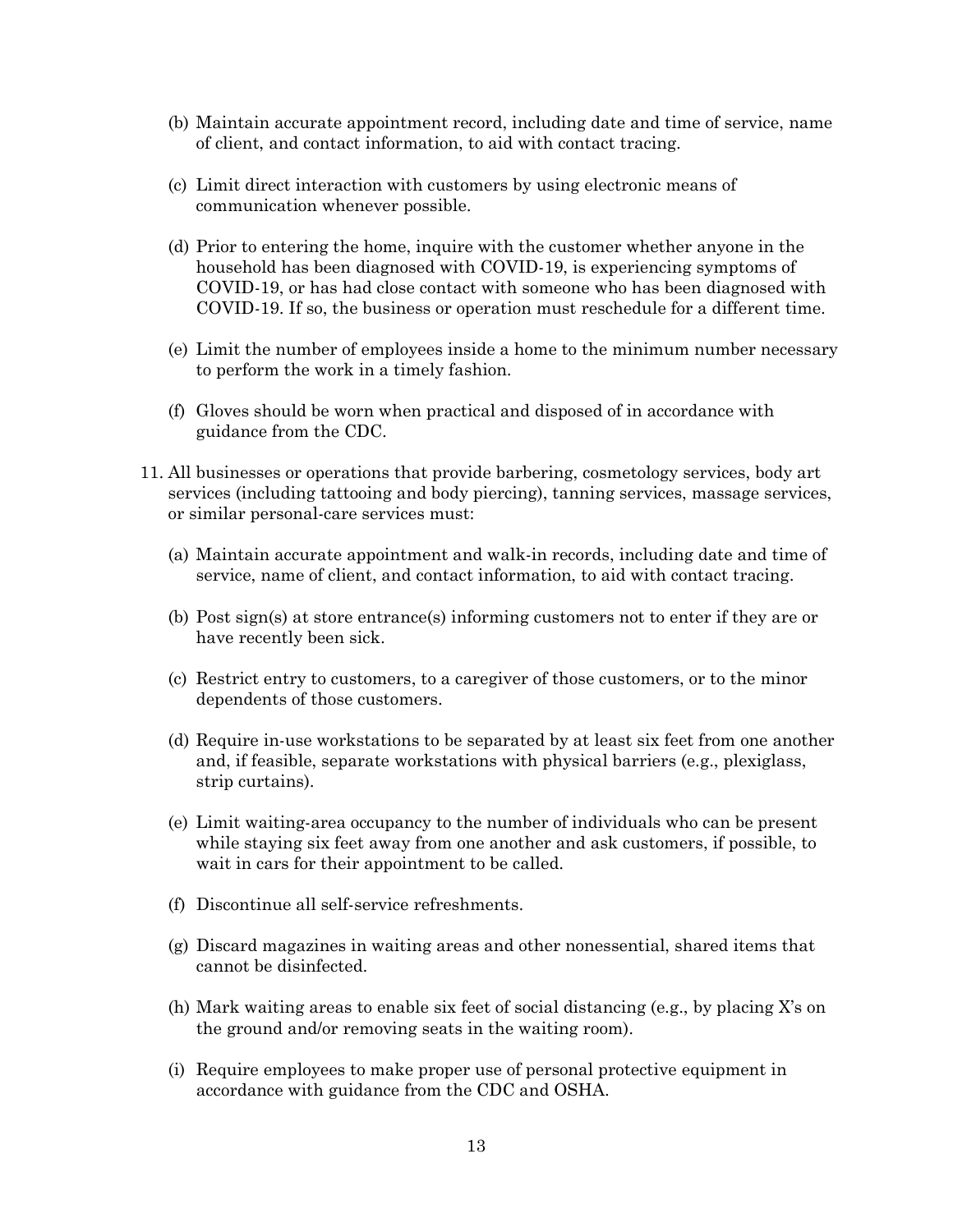- (j) Require employees and customers to wear a face covering at all times, except that customers may temporarily remove a face covering when receiving a service that requires its removal. During services that require a customer to remove their face covering, an employee must wear a face shield or goggles in addition to the face covering.
- (k) Install physical barriers, such as sneeze guards and partitions at cash registers, where maintaining physical distance of six feet is difficult.
- (l) Cooperate with the local public health department if a confirmed case of COVID-19 is identified in the facility.
- 12. Sports and entertainment facilities, including arenas, cinemas, concert halls, performance venues, sporting venues, stadiums and theaters, as well as places of public amusement, such as amusement parks, arcades, bingo halls, bowling alleys, night clubs, skating rinks, and trampoline parks, must:
	- (a) Post signs outside of entrances informing customers not to enter if they are or have recently been sick.
	- (b) Encourage or require patrons to wear face coverings.
	- (c) Establish crowd-limiting measures to meter the flow of patrons (e.g., digital queuing, delineated waiting areas, parking instructions, social distance markings on ground or cones to designate social distancing, etc.).
	- (d) Use physical dividers, marked floors, signs, and other physical and visual cues to maintain six feet of distance between persons.
	- (e) Limit seating occupancy to the extent necessary to enable patrons not of the same household to maintain six feet of distance from others (e.g., stagger group seating upon reservation, close off every other row, etc.).
	- (f) For sports and entertainment facilities, establish safe exit procedures for patrons (e.g., dismiss groups based on ticket number, row, etc.).
	- (g) For sports and entertainment facilities, to the extent feasible, adopt specified entry and exit times for vulnerable populations, as well as specified entrances and exits.
	- (h) Train employees who interact with patrons (e.g., ushers) on how to:
		- (1) Monitor and enforce compliance with the facility's COVID-19 protocols.
		- (2) Help patrons who become symptomatic.
	- (i) Frequently disinfect high-touch surfaces during events or, as necessary, throughout the day.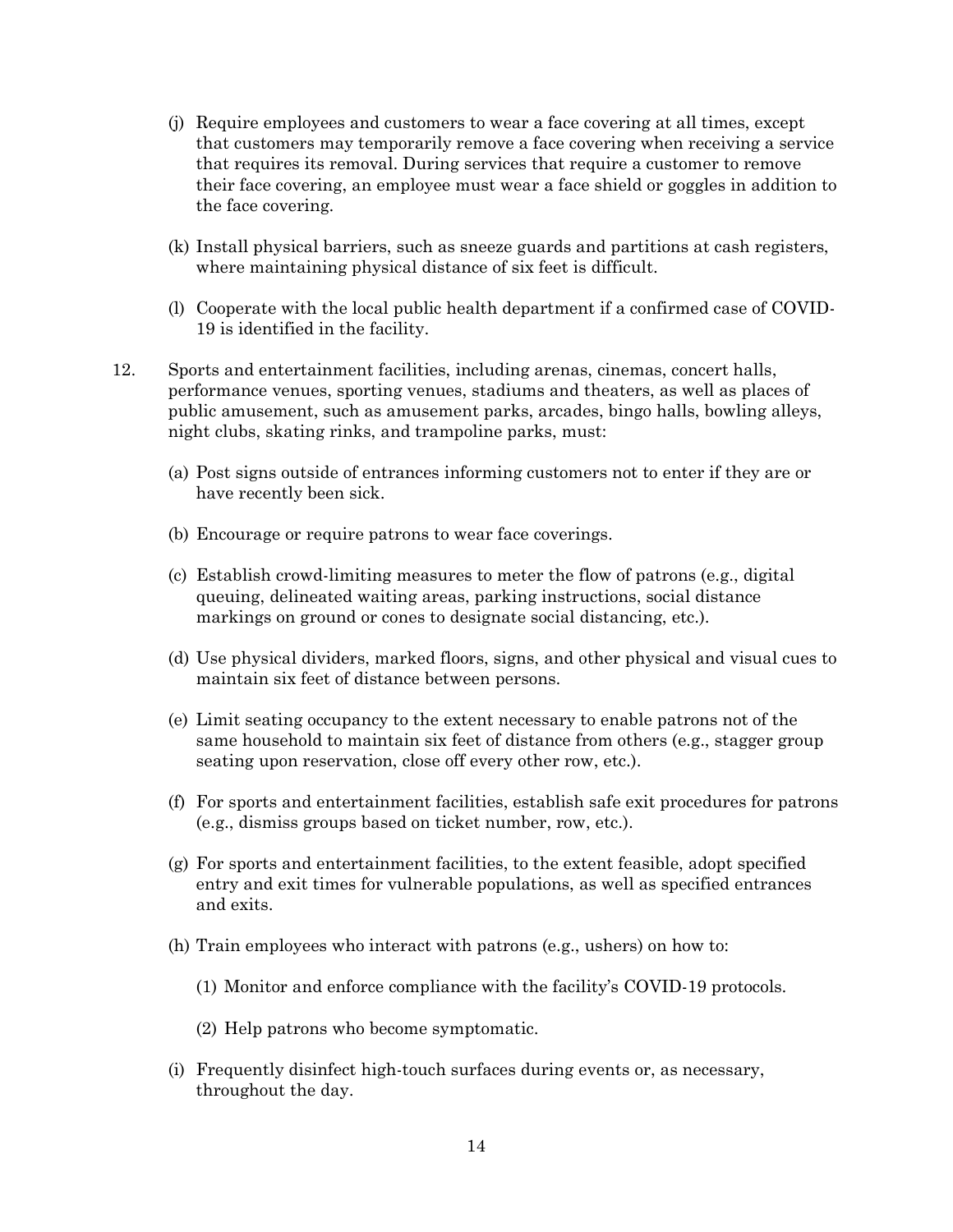- (j) Disinfect and deep clean the facility after each event or, as necessary, throughout the day.
- (k) Close self-serve food or drink options, such as buffets, salad bars, and drink stations.
- 13. Gymnasiums, fitness centers, recreation centers, sports facilities, exercise facilities, exercise studios, and like facilities must:
	- (a) Post sign(s) outside of entrance(s) informing individuals not to enter if they are or have recently been sick.
	- (b) Maintain accurate records, including date and time of event, name of attendee(s), and contact information, to aid with contact tracing.
	- (c) To the extent feasible, configure workout stations or implement protocols to enable ten feet of distance between individuals during exercise sessions (or six feet of distance with barriers).
	- (d) Reduce class sizes, as necessary, to enable at least six feet of separation between individuals.
	- (e) Provide equipment cleaning products throughout the gym or exercise facility for use on equipment.
	- (f) Make hand sanitizer, disinfecting wipes, soap and water, or similar disinfectant readily available.
	- (g) Regularly disinfect exercise equipment, including immediately after use. If patrons are expected to disinfect, post signs encouraging patrons to disinfect equipment.
	- (h) Ensure that ventilation systems operate properly.
	- (i) Increase introduction and circulation of outdoor air as much as possible by opening windows and doors, using fans, or other methods.
	- (j) Regularly clean and disinfect public areas, locker rooms, and restrooms.
	- (k) Close steam rooms and saunas.
- 14. Employers must maintain a record of the requirements set forth in Sections 1(c), (d), and (k).
- 15. The rules described in sections 1 through 14 have the force and effect of regulations adopted by the departments and agencies with responsibility for overseeing compliance with workplace health-and-safety standards and are fully enforceable by such agencies. Any challenge to penalties imposed by a department or agency for violating any of the rules described in sections 1 through 14 of this order will